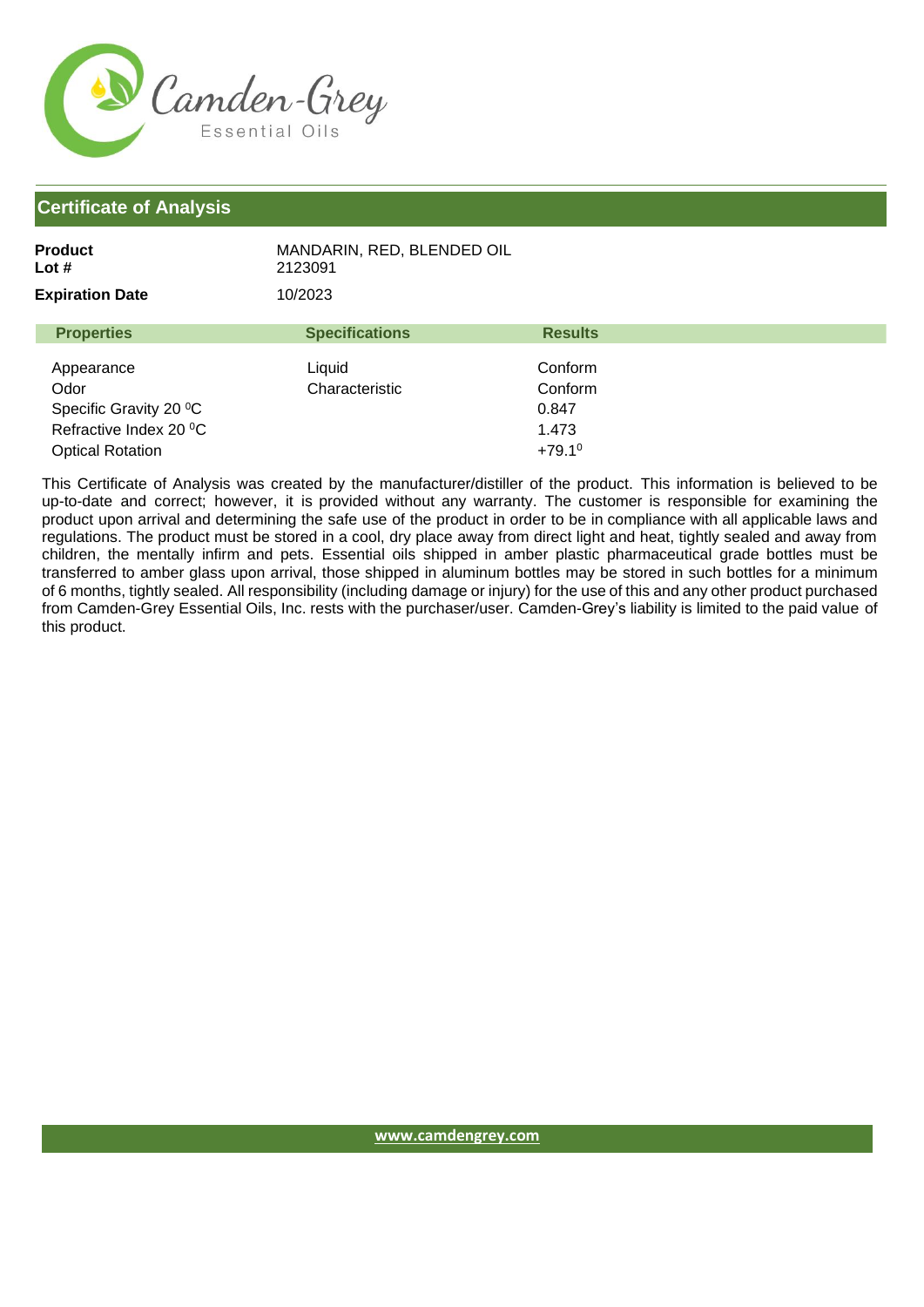

| Product    | MANDARIN, RED. BLENDED OIL |
|------------|----------------------------|
| Lot #      | 2123077                    |
| Shelf Life | 1 vear                     |
|            |                            |

| <b>Properties</b>       | <b>Specifications</b> | <b>Results</b>  |  |
|-------------------------|-----------------------|-----------------|--|
|                         |                       |                 |  |
| Appearance              | Liquid                | Conform         |  |
| Odor                    | Characteristic        | Conform         |  |
| Specific Gravity 20 °C  |                       | 0.847           |  |
| Refractive Index 20 °C  |                       | 1.473           |  |
| <b>Optical Rotation</b> |                       | $+79.2^{\circ}$ |  |
|                         |                       |                 |  |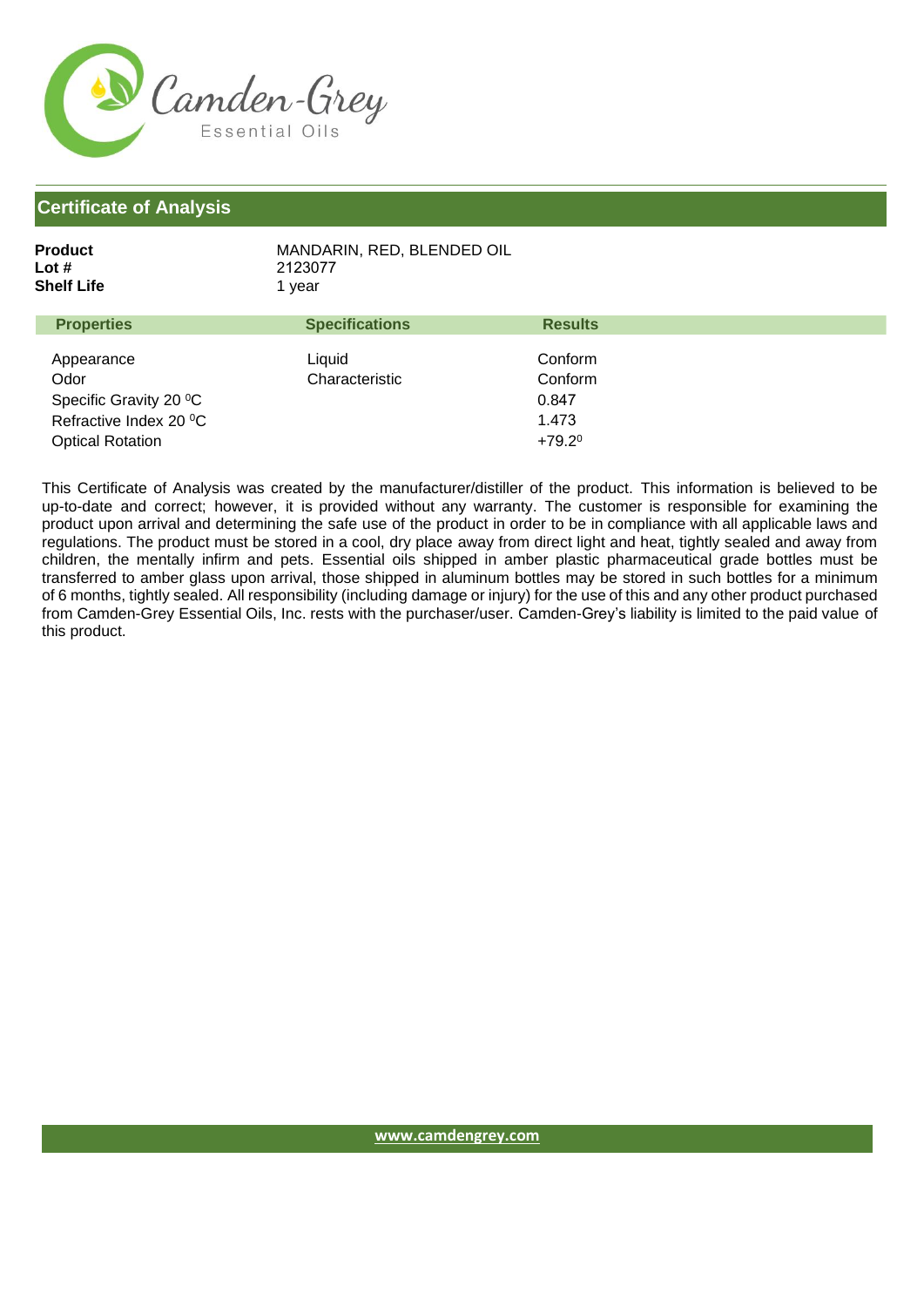

| Product    | MANDARIN, RED, BLENDED OIL |
|------------|----------------------------|
| Lot #      | 2025084                    |
| Shelf Life | 1 vear                     |
|            |                            |

| <b>Properties</b>      | <b>Specifications</b> | <b>Results</b>   |
|------------------------|-----------------------|------------------|
| Appearance             | Liquid                | Conform          |
| Odor                   | Characteristic        | Conform          |
|                        |                       |                  |
| Specific Gravity 20 °C |                       | 0.855            |
| Refractive Index 20 °C |                       | 1.475            |
| Optical Rotation 20 °C |                       | $+77.27^{\circ}$ |
| Aldehydes % GC         |                       | 0.50%            |